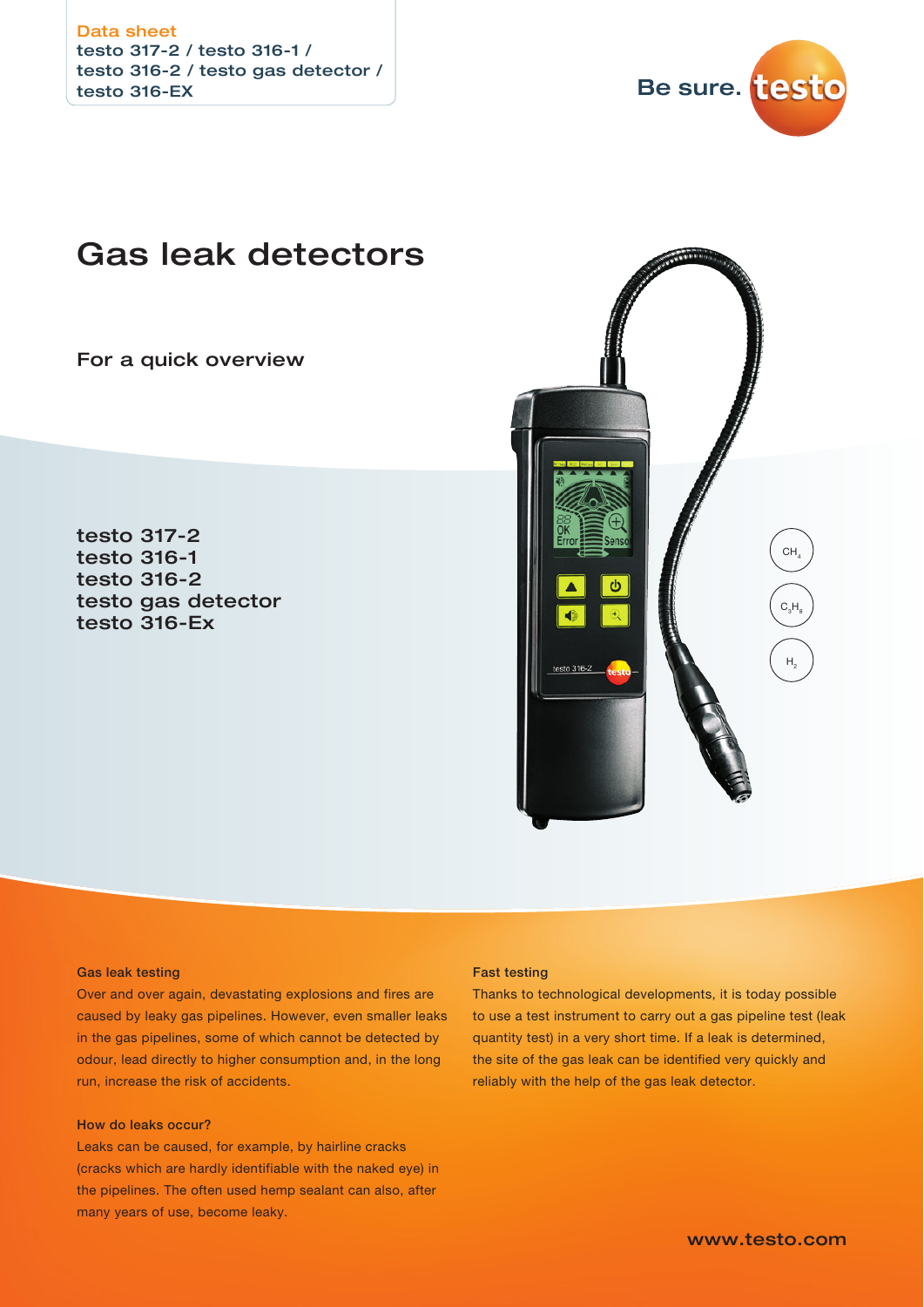

# Overview Testo gas leak detectors

| <b>Measuring</b><br>instrument | testo 317-2                                          | testo 316-1                                       | testo 316-2                                                                        | testo gas detector                                                         | testo 316-EX                                                                                                                            |
|--------------------------------|------------------------------------------------------|---------------------------------------------------|------------------------------------------------------------------------------------|----------------------------------------------------------------------------|-----------------------------------------------------------------------------------------------------------------------------------------|
|                                | The convenient<br>gas leak detector<br>for beginners | The detector for<br>leaks in natural gas<br>pipes | The gas leak<br>detector with<br>integrated pump<br>for fast check<br>measurements | <b>Gas detector</b>                                                        | Gas detector<br>with<br><b>EX-protection</b>                                                                                            |
|                                |                                                      |                                                   |                                                                                    |                                                                            |                                                                                                                                         |
| Measuring range                |                                                      |                                                   |                                                                                    |                                                                            |                                                                                                                                         |
| Methane                        | 0 to 20.000 ppm CH                                   | 0 to 10,000 ppm CH <sub>4</sub>                   | 10 ppm to 4,0<br>Vol. % $CH4$                                                      | 1 to 999 ppm CH<br>0,1 to 4,4 Vol. % CH <sub>4</sub>                       | 0 ppm to $2.5$<br>Vol. % CH                                                                                                             |
| Propane                        | 0 to 10.000 $C_1H_s$                                 |                                                   | 10 ppm to 1,9<br>Vol. % $C_3H_8$                                                   | 1 to 999 ppm $C_3H_8$<br>0,1 to 1,9 Vol. % $C_3H_8$                        | 0 ppm to $1.0$<br>Vol. % $C_3H_8$                                                                                                       |
| Hydrogen                       | L.                                                   |                                                   | 10 ppm to $4,0$<br>Vol. % $H2$                                                     | 1 to 999 ppm H <sub>2</sub><br>0,1 to 4,0 Vol. % $H_2$                     | 0 ppm to $2.0$<br>Vol. % $H_2$                                                                                                          |
| Lower response<br>thresholds   | 100 ppm CH<br>50 $C_3H_8$                            | 100 ppm                                           | 10 ppm                                                                             | 10 ppm                                                                     | $\overline{\phantom{a}}$                                                                                                                |
| 1st alarm limit                | 10.000 ppm CH<br>5000 $C_3H_8$<br>(20% LEL)          | from 200 ppm $CH4$<br>(LED yellow)                | 200 ppm CH<br>100 ppm $C_3H_8$<br>200 ppm $H_2$                                    | $\overline{\phantom{a}}$                                                   | $\overline{\phantom{a}}$                                                                                                                |
| 2nd alarm limit                | ۳                                                    | from 10.000 ppm $CH4$<br>(LED red)                | 10.000 ppm CH<br>5.000 ppm $C_3H_8$<br>10.000 ppm H <sub>2</sub>                   | $\overline{\phantom{a}}$                                                   | $\qquad \qquad -$                                                                                                                       |
| Resolution                     | $\overline{\phantom{0}}$                             | $\qquad \qquad -$                                 | -                                                                                  | 1 ppm / 0,1 Vol. %                                                         | 1 ppm / 0,1 Vol. %                                                                                                                      |
| Display                        | 8 segment trend<br>display                           | LED (3 colour)                                    | 18 segment bar<br>display                                                          | ppm display                                                                | $\overline{\phantom{a}}$                                                                                                                |
| <b>Battery life</b>            | 4 h (LR03)                                           | > 5 h                                             | 6 h                                                                                | > 8 h                                                                      | to 10 h                                                                                                                                 |
| Other features                 | audible signal                                       | Semi-conductor<br>sensor                          | Earphone socket                                                                    | extendable probe<br>· Inherently safe<br>sensor according to<br><b>DMT</b> | Protection class<br><b>IP54</b><br>EU quideline<br>94/9/EG (ATEX)<br>2004/108/EG<br>EX-protection II 2G<br>EEx ib IIC T1 (Ex<br>Zone 1) |
|                                |                                                      |                                                   |                                                                                    |                                                                            |                                                                                                                                         |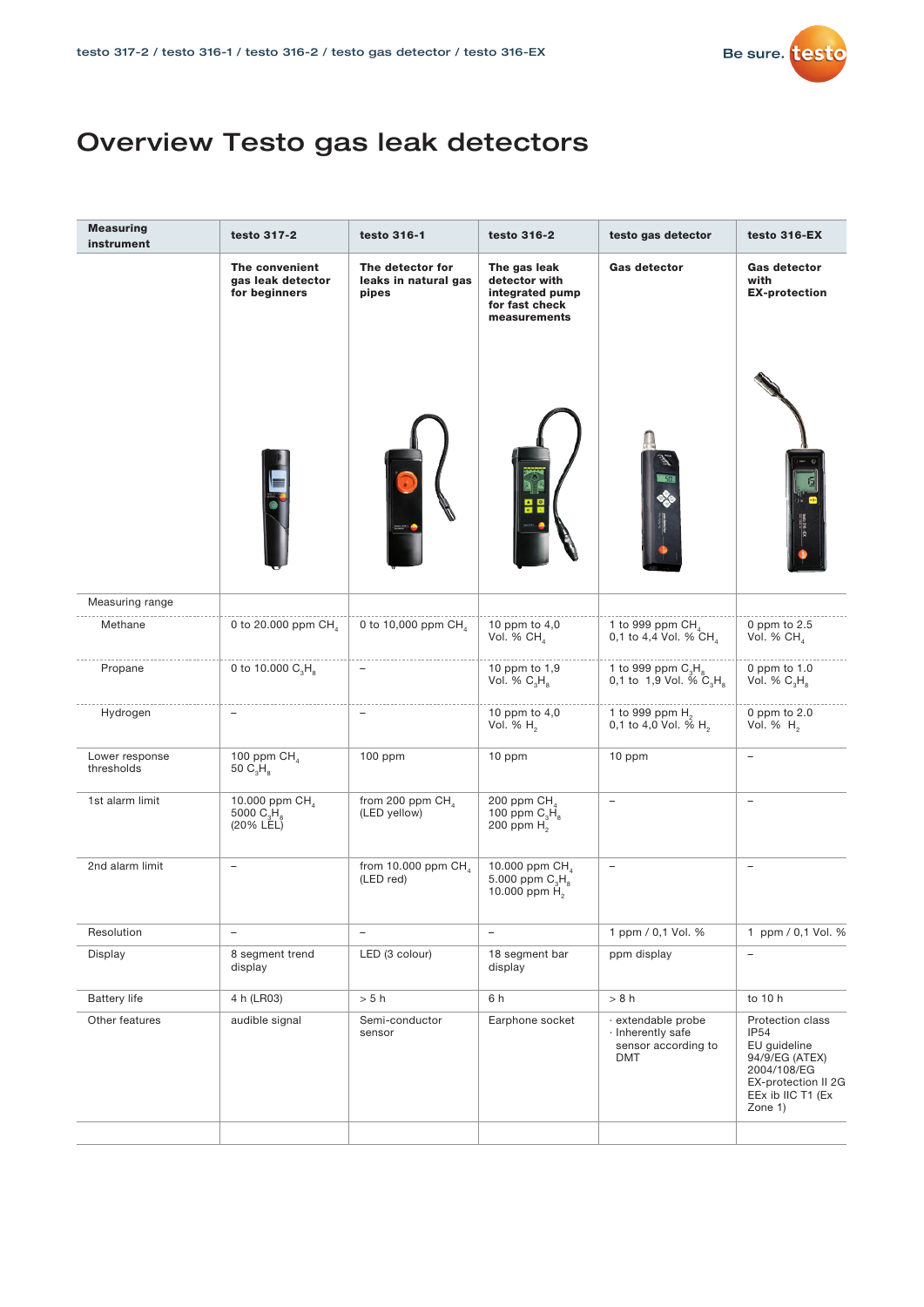

# The convenient gas leak detector for beginners

### testo 317-2

testo 317-2 gas leak detector including case with belt clip and wrist strap and batteries



Part no. 0632 3172

Highly practical gas leak detector for fast checks on gas pipe connections, with visual bar display.

- Optical bar display
- Sensor self-test after switching on
- Rising alarm tone with increasing gas concentration
- Continuous tone when alarm threshold is exceeded
- Audible confirmation of readiness to operate
- Battery monitoring with optical display

### Sensor types

|                           | Methane                              | <b>Propane</b>                               |
|---------------------------|--------------------------------------|----------------------------------------------|
| Measuring range           | 0 to 20.000 ppm $CH4$                | 0 to 10.000 $C_3H_a$                         |
| Lower response thresholds | 100 ppm $CH4$                        | 50 C H 。                                     |
| 1st alarm limit           | 10.000 ppm CH <sub>4</sub> (20% LEL) | 5000 C <sub>2</sub> H <sub>3</sub> (20% LEL) |

### General technical data

| Storage temperature   | $-20$ to $+50$ °C                       |
|-----------------------|-----------------------------------------|
| Operating temperature | $-5$ to $+45$ °C                        |
| Battery type          | 2 batteries type micro AAA 1.5 V (LR03) |
| <b>Battery life</b>   | 4 h (LR03)                              |
| Weight                | $<$ 300 g                               |
| Display               | 8 segment trend display                 |

| t90            | $< 5$ s                                                                     |
|----------------|-----------------------------------------------------------------------------|
| Heat-up time   | 60 s                                                                        |
| Other features | audible signal (85 dB(A))                                                   |
| Warranty       | 2 years<br>Warranty conditions see internet page www.<br>testo.com/warranty |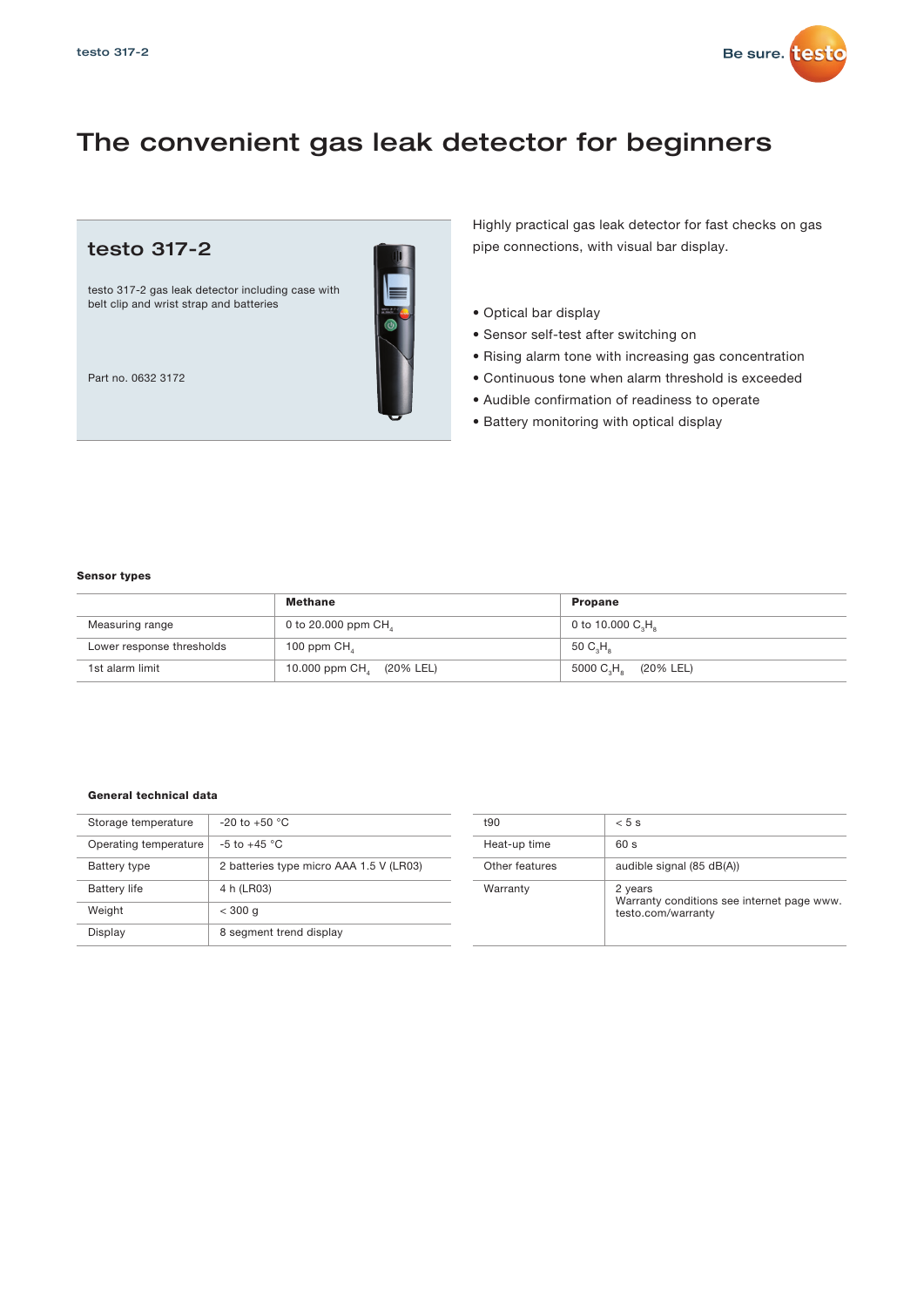

# The detector for leaks in natural gas pipes



The testo 316-1 gas leak detector quickly detects even the smallest leaks.

- Flexible measurement probe for inaccessible pipes
- TopSafe case protects from dirt and impact (optional)
- Audible alarm if limit value is exceeded
- Optical alarm

Sensor types

### **Methane** Measuring range 0 to 10,000 ppm CH<sub>4</sub> Lower response thresholds 100 ppm 1st alarm limit from 200 ppm  $CH<sub>4</sub>$  (LED yellow) 2nd alarm limit from 10.000 ppm  $CH<sub>4</sub>$  (LED red)

### General technical data

| Storage temperature   | $-20$ to $+50$ °C                  |
|-----------------------|------------------------------------|
| Operating temperature | $+4$ to $+45$ °C                   |
| Oper. humidity        | 0 to 95 %RH                        |
| Battery type          | 9V block battery                   |
| <b>Battery life</b>   | > 5 h                              |
| Weight                | Approx. 300 q                      |
| Dimensions            | 190 x 57 x 42 mm (without sensors) |

| Display        | LED (3 colour)                                                              |
|----------------|-----------------------------------------------------------------------------|
| t90            | $< 5$ s                                                                     |
| Heat-up time   | $<$ 30 s                                                                    |
| Other features | Semi-conductor sensor                                                       |
| Warranty       | 2 years<br>Warranty conditions see internet page www.<br>testo.com/warranty |

#### Accessories Part no.

### Accessories for measuring instrument testo 316-1

testo 316-1 TopSafe; protection case, incl. stand, protects from dirt and impact 0516 0189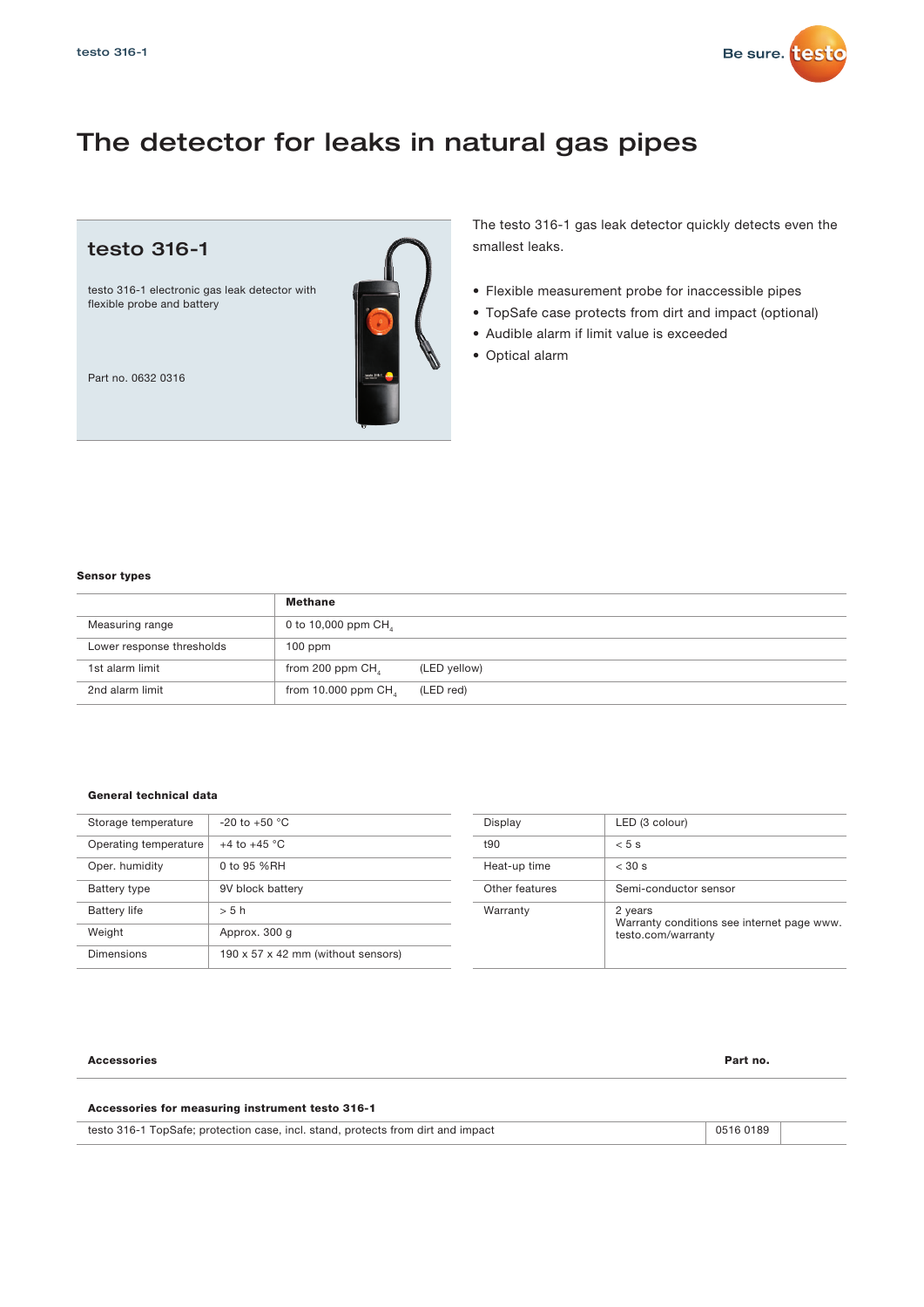

## The gas leak detector with integrated pump for fast check measurements

### testo 316-2

testo 316-2 electronic gas leak detector with flexible measurement probe, mains charger and earphones

Part no. 0632 3162

The testo 316-2 is extremely user-friendly and ideally suited to fast check measurements thanks to its integrated pump, its optical presentation of the gas concentrations detected, and the integrated rechargeable battery.

- Optical and audible alarm with bar display for increasing and dangerous gas concentrations
- Trend display shows maximum leakage
- Integrated pump
- Flexible measurement probe for inaccessible places
- Earphone connection for secure leakage localization in loud surroundings
- High duration of use thanks to rechargeable battery

### Sensor types

|                           | <b>Methane</b>          | <b>Propane</b>                | Hydrogen                            |
|---------------------------|-------------------------|-------------------------------|-------------------------------------|
| Measuring range           | 10 ppm to 4,0 Vol. % CH | 10 ppm to 1,9 Vol. % $C_1H_a$ | 10 ppm to 4,0 Vol. % H <sub>2</sub> |
| Lower response thresholds | 10 ppm                  | 10 ppm                        | 10 ppm                              |
| 1st alarm limit           | 200 ppm CH,             | 100 ppm $CsHs$                | 200 ppm $H2$                        |
| 2nd alarm limit           | 10.000 ppm CH           | 5.000 ppm $C_3H_a$            | 10.000 ppm $H_2$                    |

### General technical data

| Storage temperature   | $-25$ to $+60$ °C                  |
|-----------------------|------------------------------------|
| Operating temperature | $-5$ to $+50$ °C                   |
| Oper. humidity        | 20 to 80 %RH                       |
| Battery type          | NiMH battery                       |
| <b>Battery life</b>   | 6 h                                |
| Weight                | 348 g                              |
| Dimensions            | 190 x 57 x 42 mm (without sensors) |

| Display        | 18 segment bar display                                                      |
|----------------|-----------------------------------------------------------------------------|
| t90            | $< 2$ s                                                                     |
| Heat-up time   | 60s                                                                         |
| Other features | Earphone socket                                                             |
| Warranty       | 2 years<br>Warranty conditions see internet page www.<br>testo.com/warranty |

#### Accessories Part no.

### Accessories for measuring instrument testo 316-2

| Earphones, black, with ear cushions             |           |  |
|-------------------------------------------------|-----------|--|
| Mains unit 12V / DC / 300 mA                    | 0554 1093 |  |
| Case for secure storage of measuring instrument | 0516 0191 |  |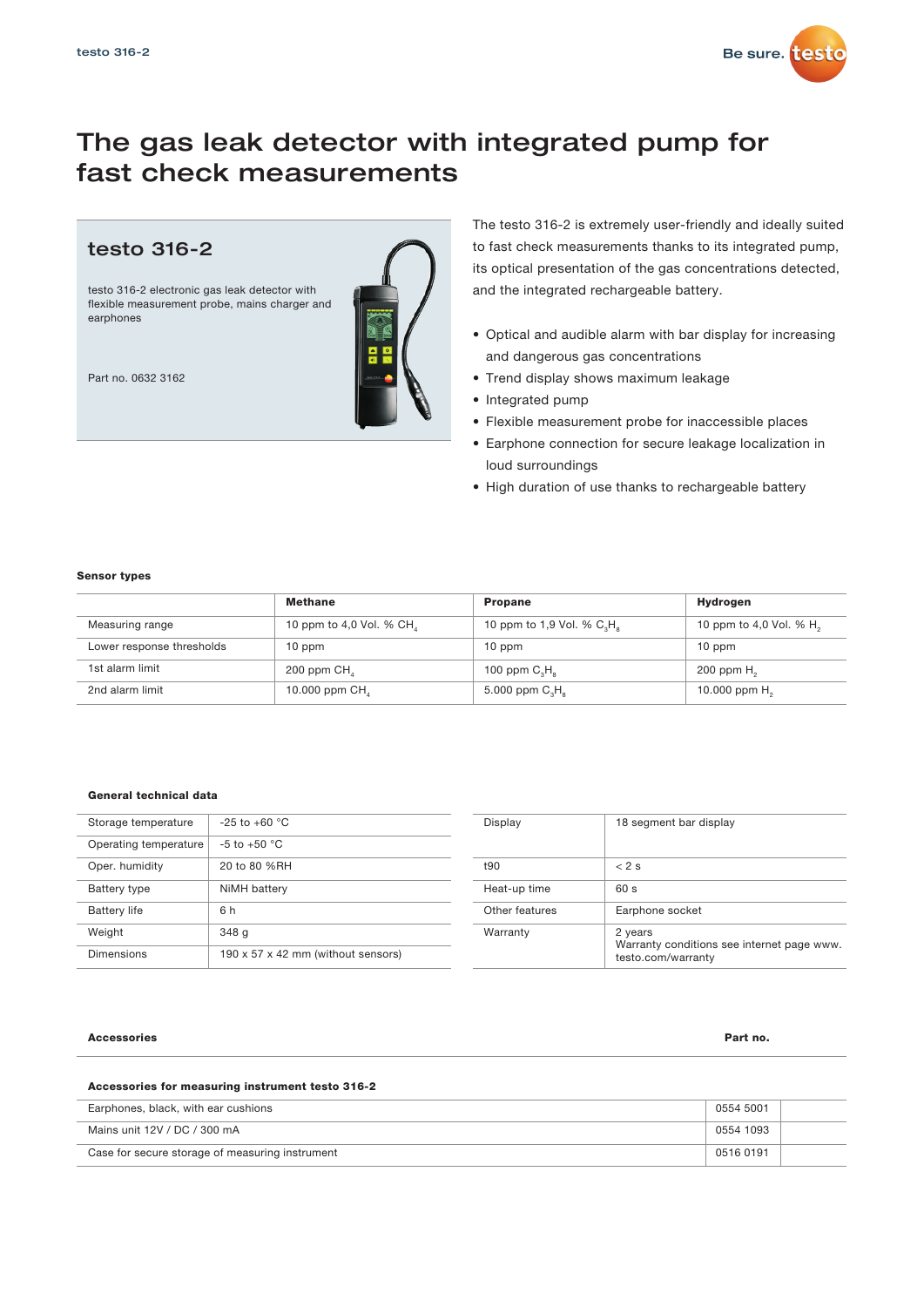

# Gas detector

### testo gas detector

testo gas detector incl. flexible probe extenstion, rechargeable battery and mains unit for mains operation and battery recharging, with calibration protocol

Part no. 0632 0323



Testo's gas detector is a multi-range gas detector for the gas types methane, propane and hydrogen. Gas concentrations are measured by the semi-conductor sensor in the ppm range and are shown in the display with a resolution of 1 ppm.

- Audible signals if approaching lower explosion limit
- Continuous tone and warning in display if explosion limit is reached
- Flexible probe extension for difficult-to-access points

### Sensor types

|                           | <b>Methane</b>                             | <b>Propane</b>                                                    | Hydrogen                                              |
|---------------------------|--------------------------------------------|-------------------------------------------------------------------|-------------------------------------------------------|
| Measuring range           | 1 to 999 ppm $CH4$<br>0,1 to 4,4 Vol. % CH | 1 to 999 ppm $\text{C}_3\text{H}_8$<br>0,1 to 1,9 Vol. % $C_3H_a$ | 1 to 999 ppm $H2$<br>0,1 to 4,0 Vol. % H <sub>2</sub> |
| Lower response thresholds | 10 ppm                                     | 10 ppm                                                            | 10 ppm                                                |
| Resolution                | l ppm / 0,1 Vol. %                         | ppm / 0,1 Vol. %                                                  | 1 ppm / 0,1 Vol. %                                    |

### General technical data

| Storage temperature   | $-25$ to $+70$ °C            | t90            | $2-3s$                                                         |  |
|-----------------------|------------------------------|----------------|----------------------------------------------------------------|--|
| Operating temperature | $-15$ to $+40$ °C            | Heat-up time   | 40 s                                                           |  |
| Battery type          | NiMH battery, 1600 mAh       | Other features | extendable probe<br>· Inherently safe sensor according to DMT  |  |
| <b>Battery life</b>   | > 8 h                        |                |                                                                |  |
|                       |                              | Warranty       | 2 years on instrument                                          |  |
| Weight                | 320q                         |                | 1 year on sensor<br>Warranty conditions see internet page www. |  |
| <b>Dimensions</b>     | $190 \times 40 \times 28$ mm |                | testo.com/warranty                                             |  |
| Display               | ppm display                  |                |                                                                |  |
|                       |                              |                |                                                                |  |